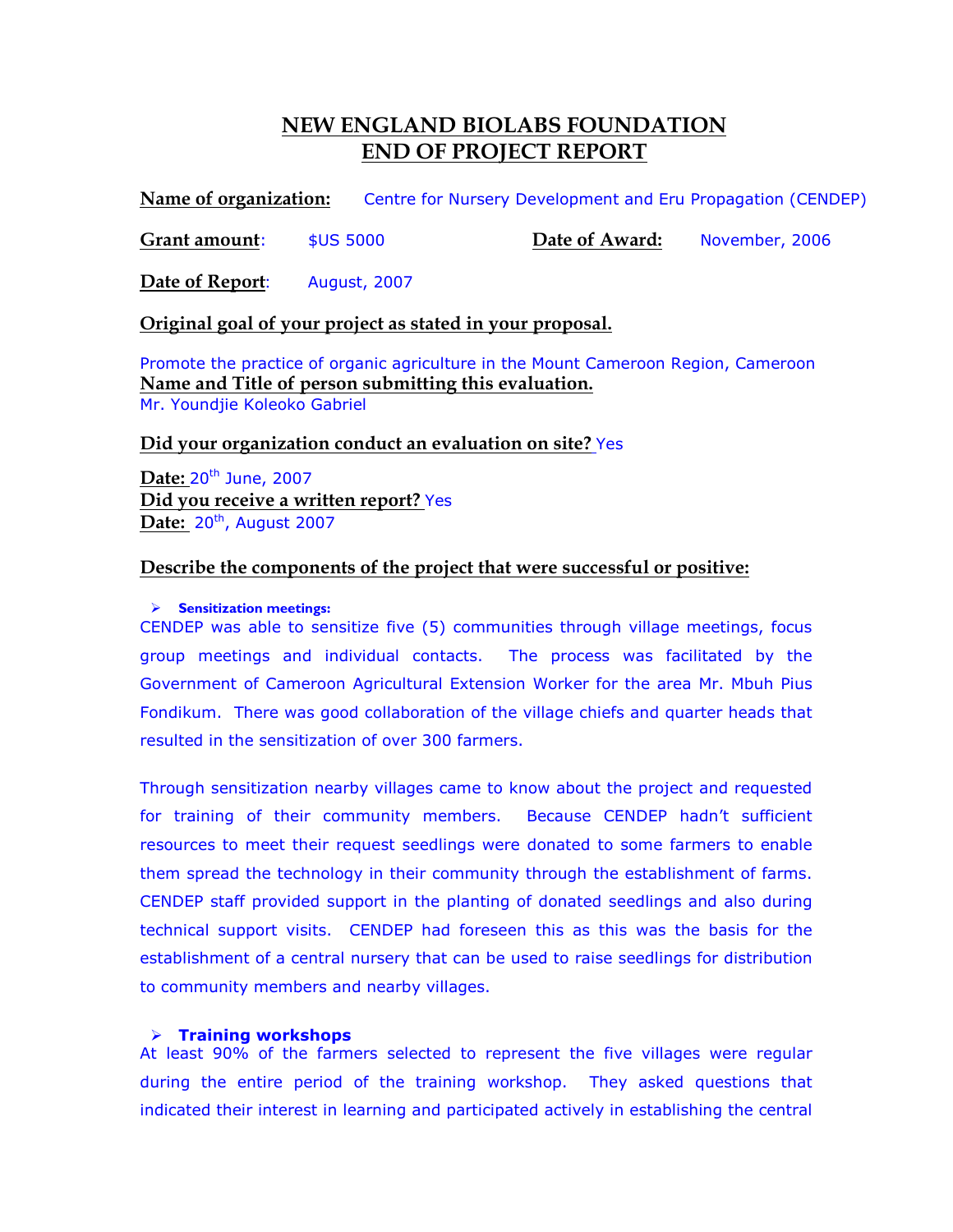nursery even though it was not in their own community. The remaining 10% took time off (1 to 2 hours) to attain to their private needs and so did not fully participate in the training workshop. We were able to get the 25 trainees earmarked to participate in the training workshop.

#### $\triangleright$  Establishment of demonstration farms

The five earmarked community demonstration farms were established. They are well maintained and thus there is assurance for the future production of planting materials for farm expansion. This is a sign that this project will contribute to the conservation of a threatened vegetable, Eru. Each farm measured 5m x 10m and had fifty (50) seedlings each. The farms were established using agro forestry techniques. The agro forestry trees planted served as live stakes for the Eru (vegetable) and shall in the future be pruned to provide manure/mulch for the plants and firewood for the women. No burning took place in the demonstration farms as in the surrounding farms. In a couple of years the demonstration farms will create a microhabitat that mimics that of the natural forest. This is very important in an area where almost all the forest vegetation is gone and reforestation is not very welcome because of the type of farming being practiced (i.e. slash and burn). CENDEP was able through this operation to introduce a high valued NTFP in the farming system in the area. The culture of working in group was fostered during the project execution. This was enhanced through the establishment of group farms which together pulled a total of 25 farmers that were trained by the project. Despite the sad history of community farms in extension work the established farms are all well maintained, even though by a hand full of dedicated members who have vowed to see the project to its end. Those who did not participate in the training benefited from backstopping provided during technical support visits.

#### Describe the difficulties you encountered, and how you solved them (or did not).

#### a. Land Acquisition for demonstration farms:

Due to the land tenure system in the area it was not easy to get land for the establishment of demonstration farms. Most of the farmers rent land for a couple of years and are not allowed to plant perennial crops. The new agricultural crop was a perennial crop. To get land for demonstrations it was necessary to involve the landlords. CENDEP held discussions with landlords and farmers who were interested in trying the new crop. At the end of the discussions the landlords authorized their tenants to plant the crop. An important achievement for the project was that the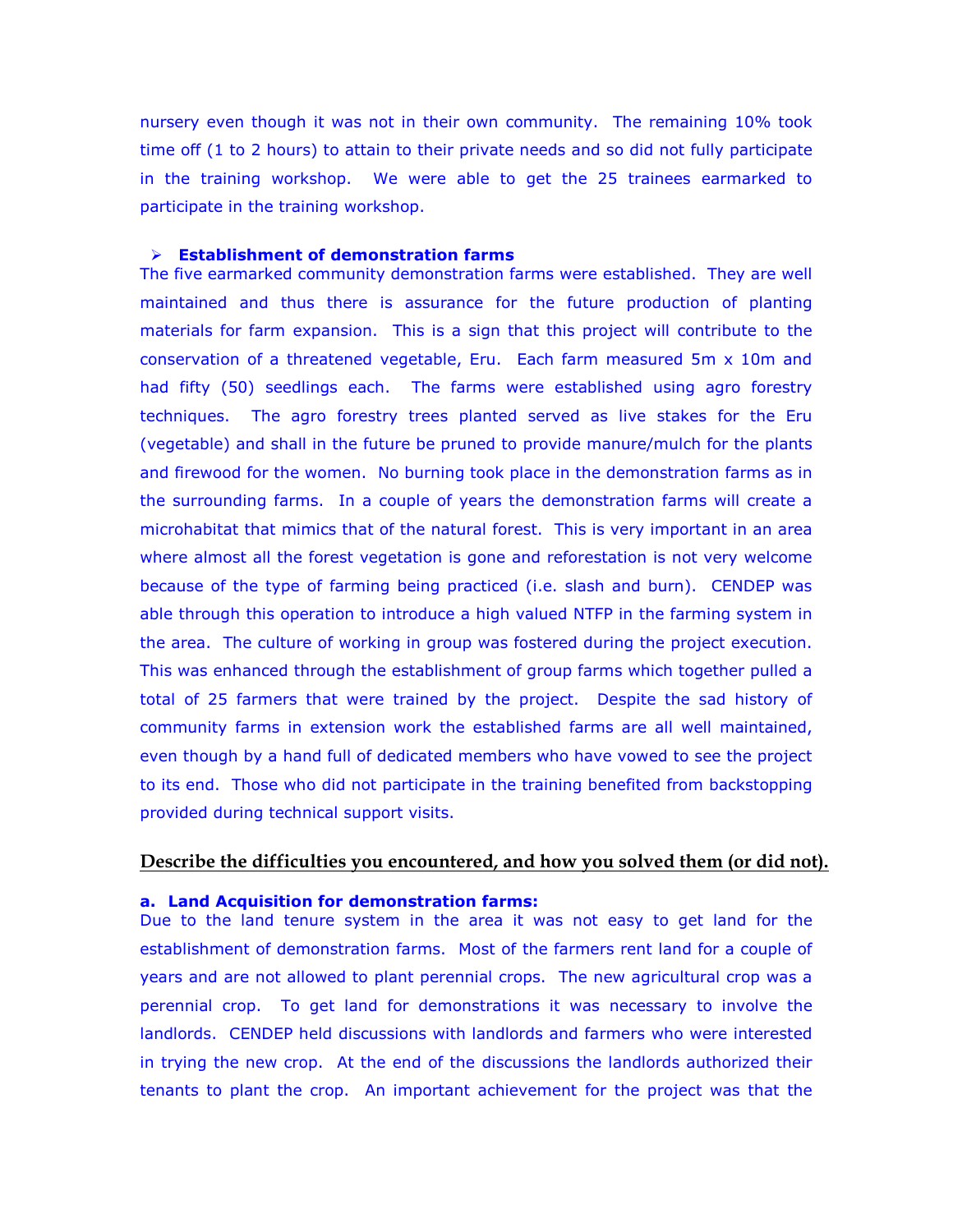landlords did not only offer land but participated in the training workshop and follow up visits.

#### b. Prolonged dry season

 $\overline{a}$ 

The establishment of demonstration farms was delayed because of the prolonged dry season. When the rains came they were not regular and this led to the drying up of some of the seedlings in the demonstration farm. Efforts were undertaken to replace the dead plants during technical support visits.

#### c. Pre- financing of some project activities

It was not easy to prefinance the activities of the project. CENDEP is a young grassroots organization created in 2000. The organization has no reserves as yet as it has been struggling to always break even. However, pre-financing was possible because of yet to be spent funds from other projects. Also, CENDEP runs a small nursery for the production and distribution of non timber forest product seedlings. Revenue generated from the sales of seedlings was also used to pre-finance the project activities.

## If you were to do this project again, would you do it differently? If so, how?

Yes, we will use the Analogue Forestry<sup>1</sup> approach to tackle the problem of deforestation, poor farming practices and declining crop yields. There are already hundreds of successful Analogue Forestry demonstration sites around the world and this approach offers a promising solution to recuperate lost biodiversity in the project area while addressing human development needs. A pictorial illustration of Analogue Forestry is given in the PDF file attached. An entry point has already been made with the introduction of live trees for the staking of Eru plants. So in principle some farmers/landlords have accepted the planting of trees on their farms. The next step will be to introduce other non timber forest products that have direct uses to the farmers in the system. So if we are doing this project again, our nursery shall not only produce Eru seedlings but also other seedlings such as *Irvingia spp, Dacroydes* spp etc. Also this time we shall seek to involve the entire communities in the project.

 $^1$  Analogue Forestry seeks to restore degraded forest lands, often replacing inefficient slash and burn agriculture or cattle ranching, with highly productive and biologically diverse regenerated forests capable of meeting the extractive needs of local populations (e.g. firewood, fodder, fruits, nuts, subsistence crops, timber) while supplying them with a supplemental income and an ecologically stable environment.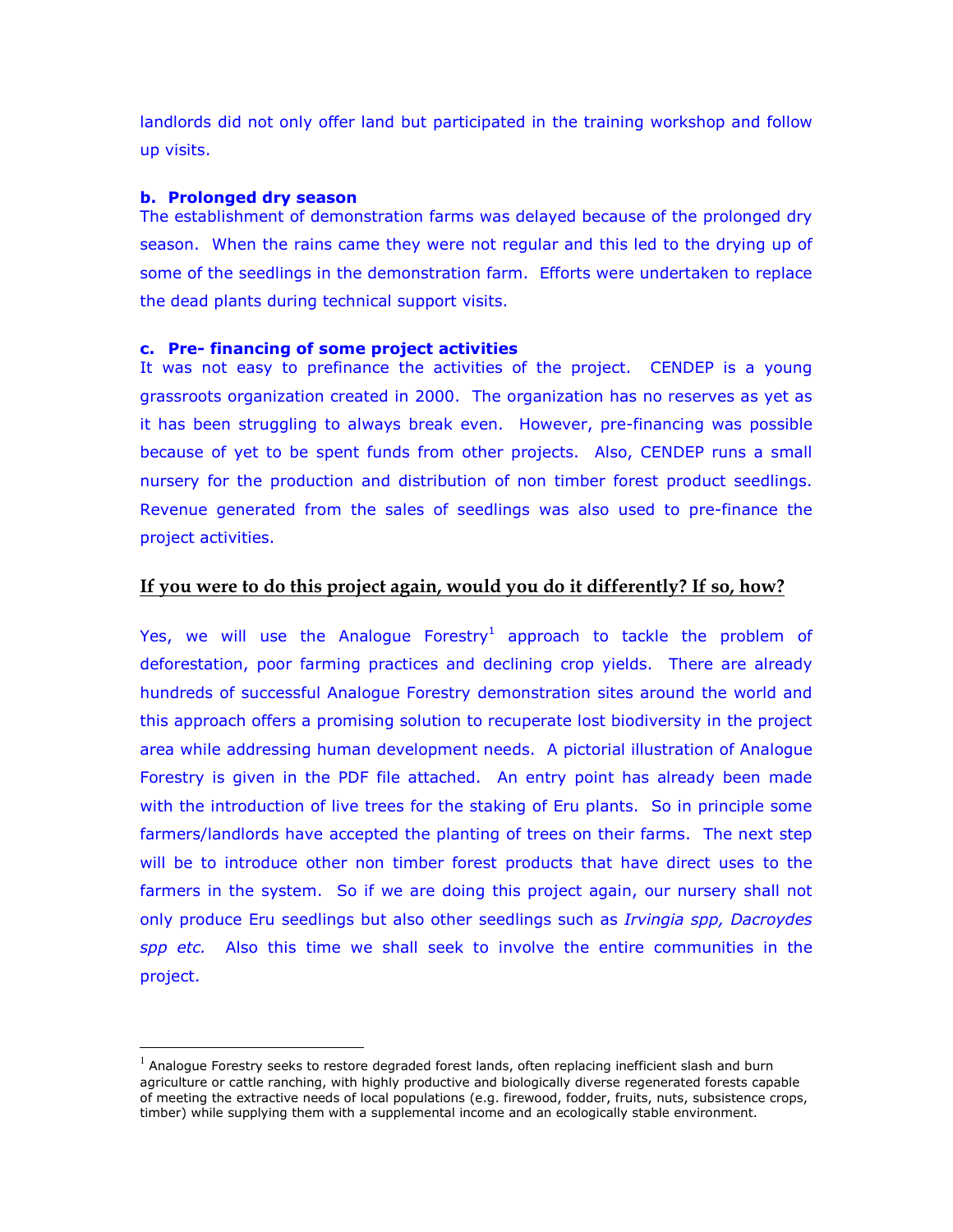# Give a detailed budget of the use of the grant money. (Verification may be requested.)

| <b>Activity</b>                        | <b>Cost item</b>                          | November | <b>December</b> | January | February |              |        |            |      |      |               | Amount(\$)               |
|----------------------------------------|-------------------------------------------|----------|-----------------|---------|----------|--------------|--------|------------|------|------|---------------|--------------------------|
|                                        |                                           |          |                 |         |          | <b>March</b> | April  | <b>May</b> | June | ylnr | <b>Totals</b> |                          |
| <b>Sensitization meetings</b>          |                                           |          |                 |         |          |              |        |            |      |      |               |                          |
|                                        | Vehicle hire                              | 200,000  |                 |         |          |              |        |            |      |      | 200,000       | 400                      |
|                                        | <b>Staff allowances</b>                   | 400000   |                 |         |          |              |        |            |      |      | 200,000       | 400                      |
| <b>Training workshop</b>               |                                           |          |                 |         |          |              |        |            |      |      |               | $\overline{\phantom{a}}$ |
|                                        | <b>Writing materials</b>                  |          | 12,500          |         |          |              |        |            |      |      | 12,500        | 25                       |
|                                        | <b>Staff allowances</b>                   |          | 320,000         |         |          |              |        |            |      |      | 160,000       | 320                      |
|                                        | Feeding of<br>trainees                    |          | 45,000          |         |          |              |        |            |      |      | 45,000        | 90                       |
|                                        | Vehicle hire                              |          | 160,000         |         |          |              |        |            |      |      | 160,000       | 320                      |
| <b>Demonstration materials</b>         |                                           |          |                 |         |          |              |        |            |      |      |               |                          |
|                                        | Rooting<br>propagator                     |          | 50,000          |         |          |              |        |            |      |      | 50,000        | 100                      |
|                                        | Weaning<br>propagator<br>Permanent        |          | 75,000          |         |          |              |        |            |      |      | 75,000        | 150                      |
|                                        | shade over<br>nursery                     |          | 200,000         |         |          |              |        |            |      |      | 200,000       | 400                      |
|                                        | Polythene bags                            |          | 225,000         |         |          |              |        |            |      |      | 225,000       | 450                      |
|                                        | Purchase of eru<br>seedlings              |          |                 |         |          |              | 80,000 |            |      |      | 80,000        | 160                      |
| The advantaged construction of a final | <b>Transportation of</b><br>eru seedlings |          |                 |         |          |              | 27,500 |            |      |      | 27,500        | 55                       |

**Technical support visits**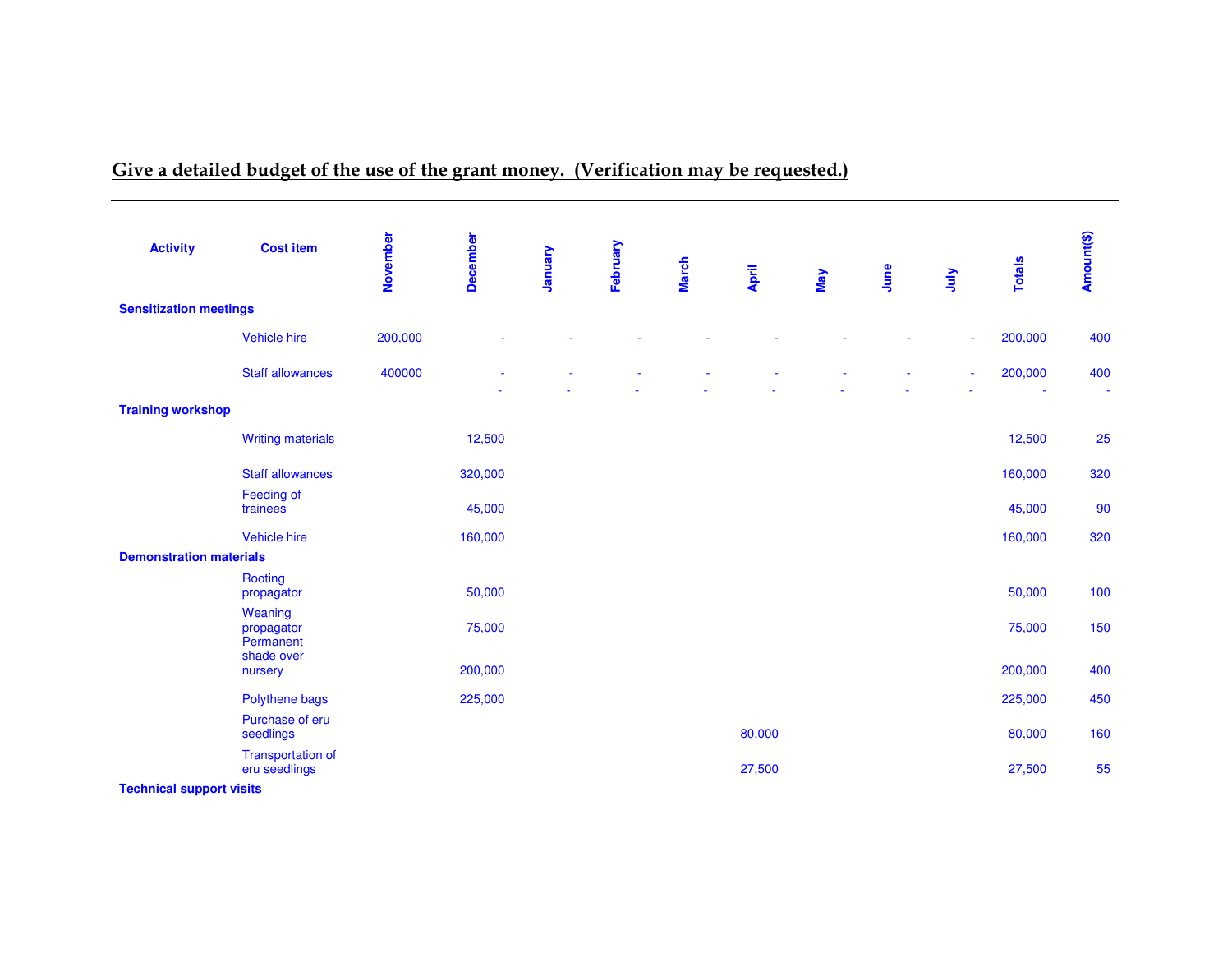|                       | <b>Staff allowances</b> |         |           | 40,000  | 40,000 | 40,000 | 40,000  | 40,000 | 40,000 | 40,000 | 280,000   | 560   |
|-----------------------|-------------------------|---------|-----------|---------|--------|--------|---------|--------|--------|--------|-----------|-------|
|                       | Vehicle hire            |         |           | 40,000  | 35,000 | 40,000 | 35,000  | 40,000 | 45,000 | 45,000 | 280,000   | 560   |
| <b>Administration</b> |                         |         |           |         |        |        |         |        |        |        |           |       |
| Communication         |                         | 20,000  | 20,000    | 20,000  | 10,000 | 10,000 | 10,000  | 10,000 | 10,000 | 10,000 | 120,000   | 240   |
| <b>Stationeries</b>   |                         | 13,000  | 12,000    |         |        |        |         |        |        |        | 25,000    | 50    |
| <b>Grand total</b>    |                         | 633,000 | 1,119,500 | 100,000 | 85,000 | 90,000 | 192,500 | 90,000 | 95,000 | 95,000 | 2,500,000 | 5,000 |